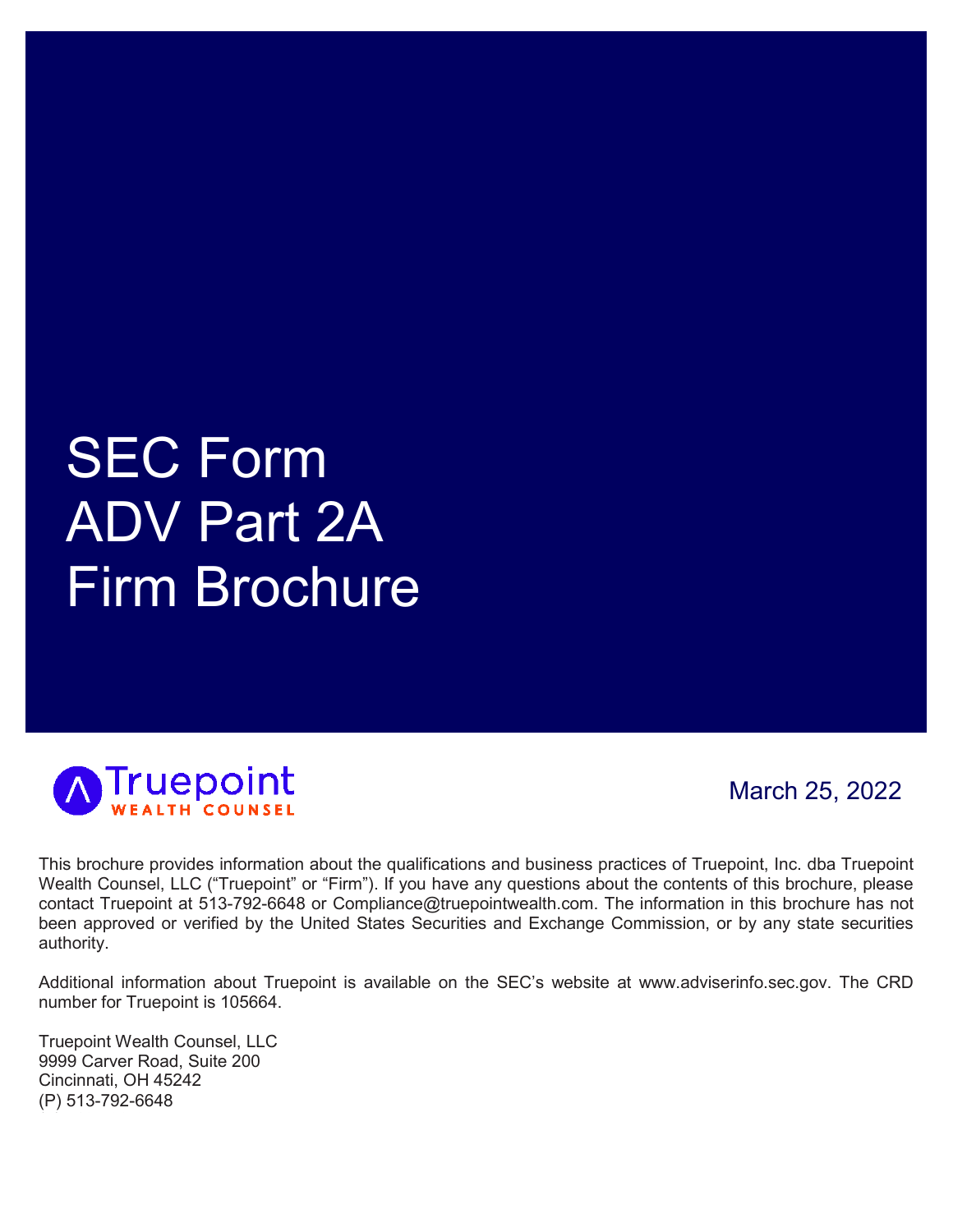## Item 2 — Material Changes

Since our last annual update filing done March 30, 2021, the following are the material changes made to this brochure:

- In March 2022, a description of our Private Trust and Fiduciary Services was added to Item 4.
- In March 2022, Item 12 was updated to reflect current practices at qualified custodians.
- In March 2022, Item 14 was updated to include disclosure of Truepoint's role when recommending a rollover of retirement account assets.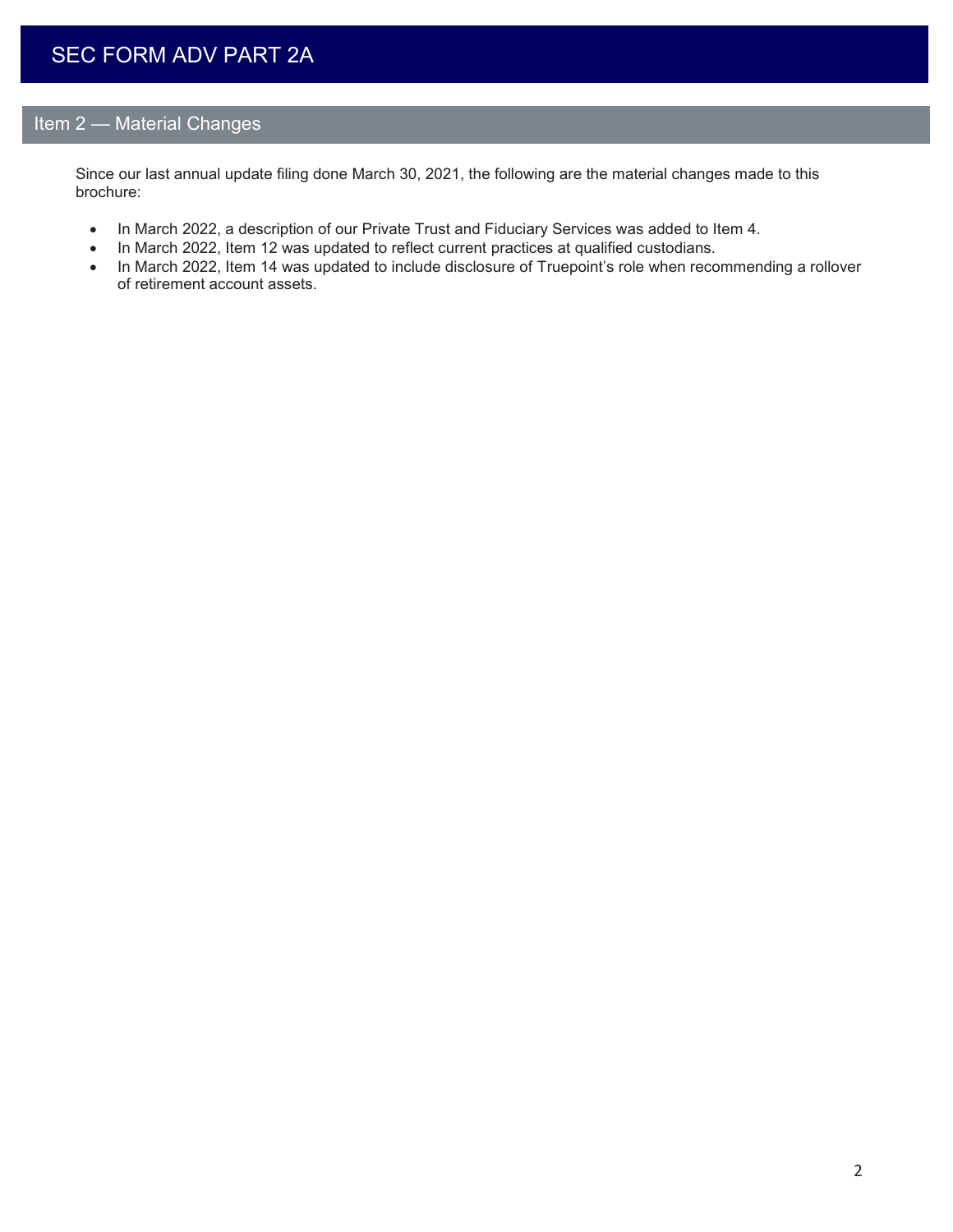# SEC FORM ADV PART 2A

| Item <sub>3</sub> |  | <b>Table of Contents</b> |
|-------------------|--|--------------------------|
|-------------------|--|--------------------------|

| Item 1 - Cover Page                                                                                | $\mathbf{1}$   |
|----------------------------------------------------------------------------------------------------|----------------|
| Item 2 - Material Changes                                                                          | 2              |
| Item 3 - Table of Contents                                                                         | 3              |
| Item 4 - Advisory Business                                                                         | $\overline{4}$ |
| Item 5 - Fees and Compensation                                                                     | 5              |
| Item 6 - Performance-Based Fees and Side-By-Side Management                                        | 6              |
| Item 7 - Types of Clients                                                                          | $\overline{7}$ |
| Item 8 – Methods of Analysis, Investment Strategies and Risk of Loss                               | 8              |
| Item 9 - Disciplinary History                                                                      | 11             |
| Item 10 — Other Financial Industry Activities and Affiliations                                     | 12             |
| Item 11 — Code of Ethics, Participation or Interest in Client Transactions and Personal Trading 13 |                |
| Item 12 - Brokerage Practices                                                                      | 14             |
| Item 13 - Review of Accounts                                                                       | 16             |
| Item 14 - Client Referrals and Other Compensation                                                  | 17             |
| Item $15 -$ Custody                                                                                | 18             |
| Item 16 - Investment Discretion                                                                    | 19             |
| Item 17 - Voting Client Securities                                                                 | 20             |
| Item 18 - Financial Information                                                                    |                |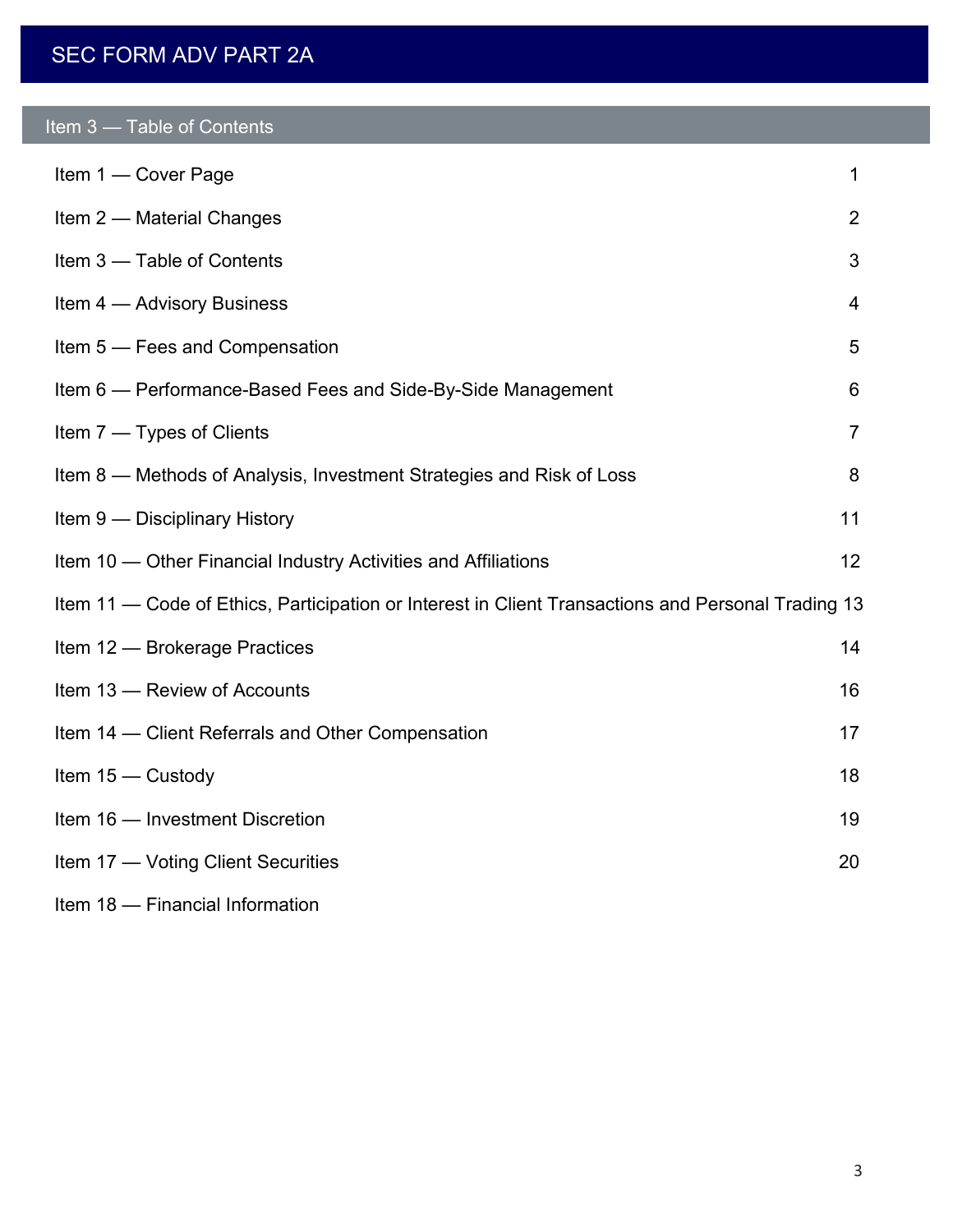## Item 4 — Advisory Business

## **About Truepoint Wealth Counsel, LLC**

Truepoint, Inc. dba Truepoint Wealth Counsel, LLC offers wealth management and financial advisory services that deliver clarity and confidence to our clients' lives. As part of our fiduciary responsibility, we place clients first in proactively delivering advice and customized service. Delivered by integrated teams of specialists, our services include financial planning, investment management, tax management, risk management and estate planning. We are proud of our legacy of independence and our investing track record. Founded by Michael J. Chasnoff in 1990 as one of the first fee-only wealth management firms in the greater Cincinnati area, Truepoint is 100% employee-owned.

## Individual and Family Engagement Levels

For every level of engagement, you can expect personal service, a long-term perspective, integrated planning and a disciplined investment process.

#### True Wealth Management

Truepoint provides comprehensive wealth management services primarily to individuals and families who have in excess of \$3 million of investable assets. These ongoing services include:

- Investment portfolio design, tax efficient management and reporting
- Comprehensive financial planning analysis and strategy
- Budgeting and cash flow planning
- Strategic income tax planning and preparation
- Estate planning strategy, architecture, document review and monitoring
- Insurance needs analysis, policy review and coverage design
- Coordinated personal action plan

For individuals and families with investable assets of less than \$3 million, Truepoint offers a foundational wealth management service (subject to a minimum fee of \$8,000).

## Family Office

Truepoint provides special solutions for families with investable assets in excess of \$20 million. In addition to benefiting from our True Wealth Management services, the unique needs of our family office clients may require additional services such as:

- Generational planning and family governance
- Trust administration
- External account aggregation
- Bill paying, expense management and reporting

Truepoint also offers specialized services for current employees of P&G and GE. Please contact us for details.

## Truepoint Private Trust and Fiduciary Services

For certain clients, Truepoint Private Trust, a Trust Representative Office of National Advisors Trust Company, can serve as executor or trustee. The minimum annual fee for these services is \$2,500. Truepoint can also provide ongoing support services to individuals serving as executor or trustee. The fee for these support services is detailed in a separate agreement executed by Truepoint and the client.

#### Commas

For fee-only fiduciary advice regardless of asset size, see the Commas Brochure. A wholly-owned subsidiary of Truepoint, Commas marries a robust digital platform with ongoing, personal guidance.

#### Institutional Engagement Level

Truepoint provides retirement plan management and investment management services for corporations and nonprofit entities. Please see the Truepoint Institutional Advisory Brochure for additional details.

#### Assets under Management

We utilize a limited power of attorney to perform investment management services on behalf of our clients. We may provide on-going advice and guidance to clients on either a discretionary or non-discretionary basis. This includes assets in qualified retirement plans that are self-directed by participants, as well as private equity investments held by select clients. As of December 31, 2021, the allocation between discretionary and non-discretionary AUM was as follows:

| Discretionary     | \$4.635.725.916 |
|-------------------|-----------------|
| Non-discretionary | \$7256626       |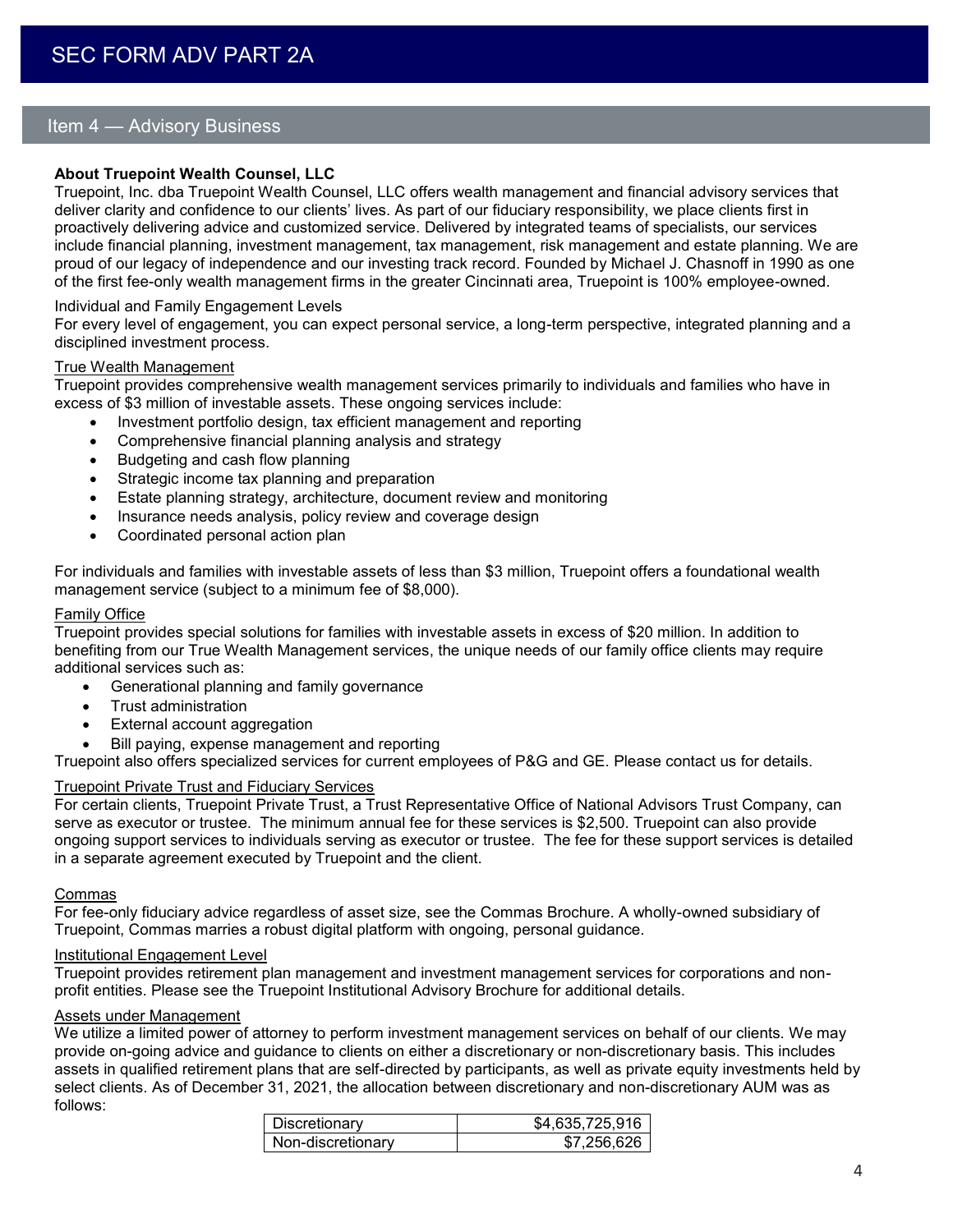## Item 5 — Fees and Compensation

## Fee Description

As a fee-only firm, fees directly from clients are the sole source of Truepoint's compensation. The fee is calculated as a percentage of assets according to the schedule below:

| Portfolio Value                    | <b>Truepoint Advisory Fee</b> |
|------------------------------------|-------------------------------|
| First \$5,000,000                  | 0.80%                         |
| Next \$5,000,000                   | 0.50%                         |
| Above \$10,000,000                 | 0.30%                         |
| <b>Suggested Minimum Portfolio</b> | \$3,000,000                   |

Asset totals below the suggested minimum are subject to a minimum fee which may result in an annual rate in excess of 0.80%

Truepoint, in its sole discretion, may reduce its minimum fee and/or charge a reduced advisory fee based upon specific circumstances. The agreement for services may be terminated at any time upon written notice of either Truepoint or the client.

#### Fee Invoice

For all types of ongoing advisory services, the client will be charged at the end of each calendar quarter for advisory services rendered. The fee is calculated on a percentage basis by multiplying one-fourth of the applicable annual rate against the asset value under management on the last day of the quarter. Truepoint will deduct the quarterly fee from the client's investment portfolio, however, clients may elect to remit payment via check. In either instance, the client has access to an invoice with the fee calculation.

## Other Portfolio Expenses

#### **Transaction Costs**

Truepoint recommends a qualified third-party custodian to hold assets for clients. Clients are charged for all for custodial expenses (brokerage commissions or transaction fees) incurred on their behalf. These fees are levied by the custodian and charged directly to the client's account. Truepoint does not receive any income from custodial fees. Fees charged for buying and selling mutual funds and exchange-traded funds (ETF) generally range between no cost and \$25 per trade, but may be higher.

#### **Expense Ratios**

All mutual funds and ETFs include a management fee paid to the investment manager of the fund. These fees and expenses are described in each fund's prospectus and generally include a management fee, other fund expenses and a possible distribution fee. Truepoint exclusively recommends low-cost, no-load funds. The current averageweighted expense ratio for a typical Truepoint portfolio approximates 0.17%.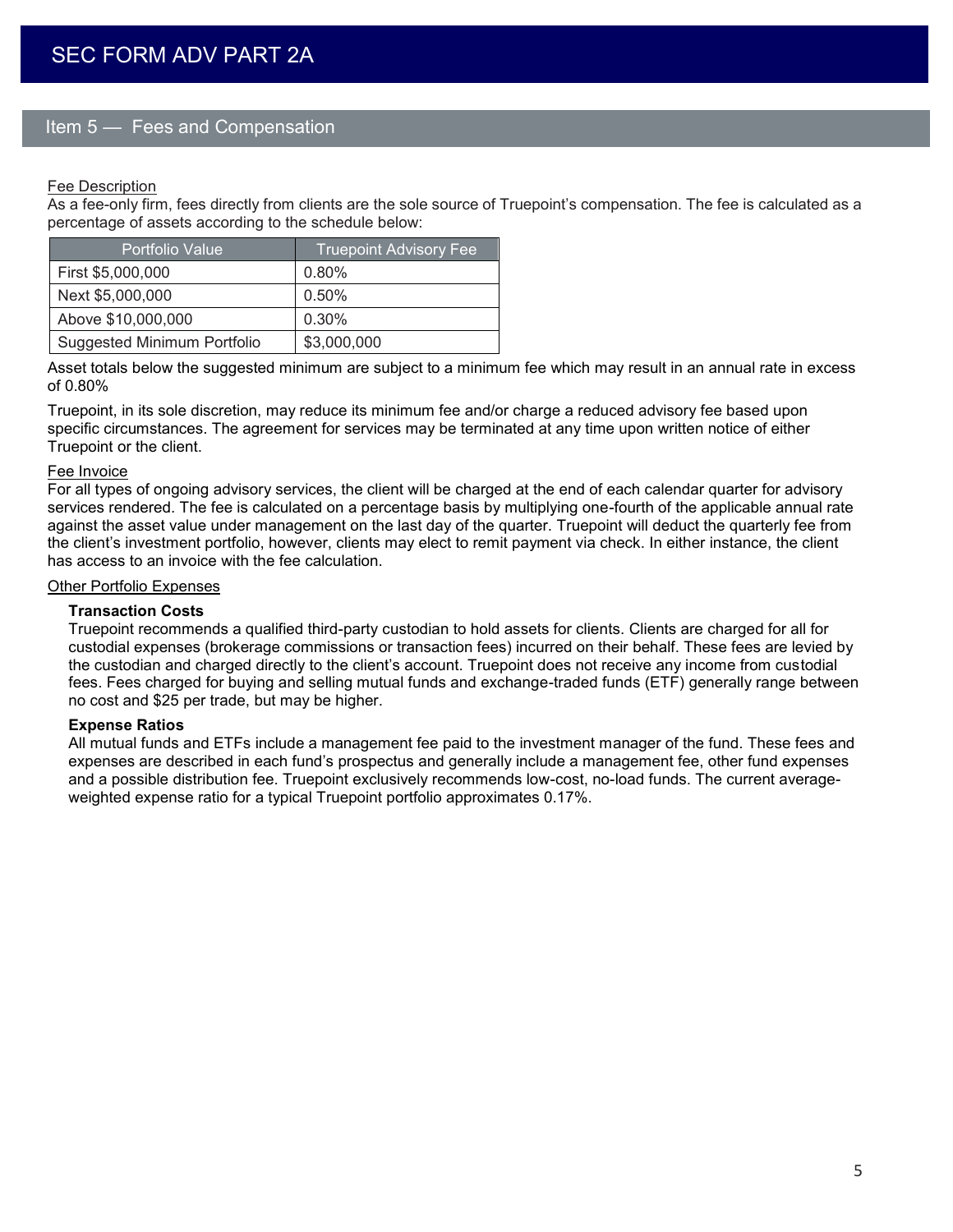# Item 6 — Performance-Based Fees and Side-By-Side Management

To avoid potential conflicts of interest, Truepoint does not charge a performance-based fee, which is a calculation of the fee based upon the capital gains or the capital appreciation of any of the client's funds.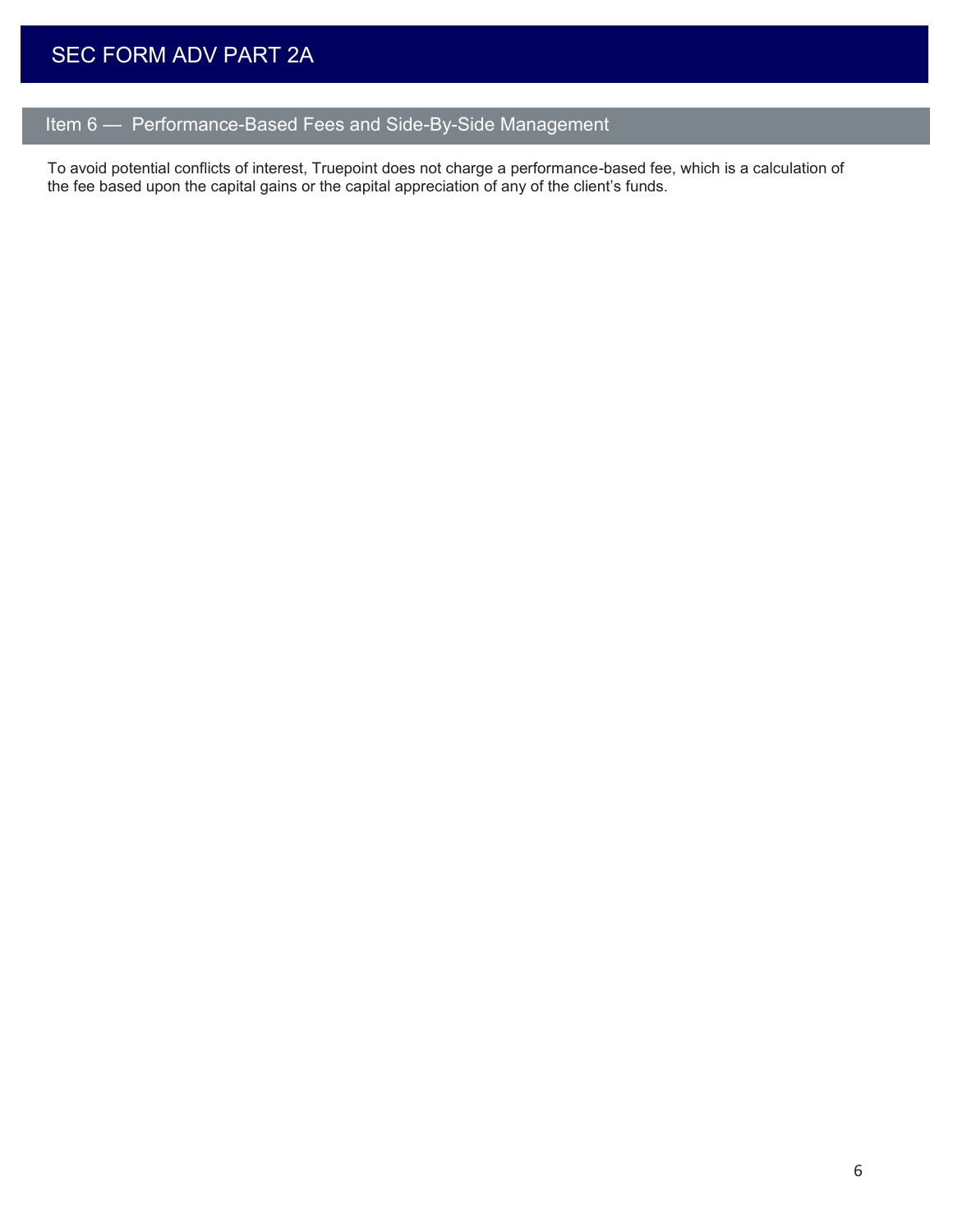# Item 7 — Types of Clients

## **Description**

Truepoint generally serves individuals (mass affluent to high-net worth), families, trusts and institutional relationships (corporations, foundations and qualified plans).

## Account Minimums

Truepoint provides suggested account minimums for each service level, however, we allow consumers to determine whether our services are appropriate for their needs. Therefore, the firm does not impose a minimum investment net worth requirement for individuals seeking services. However, portfolios below certain values are subject to a minimum fee. The minimum fee may result in an annual rate in excess of the stated rate.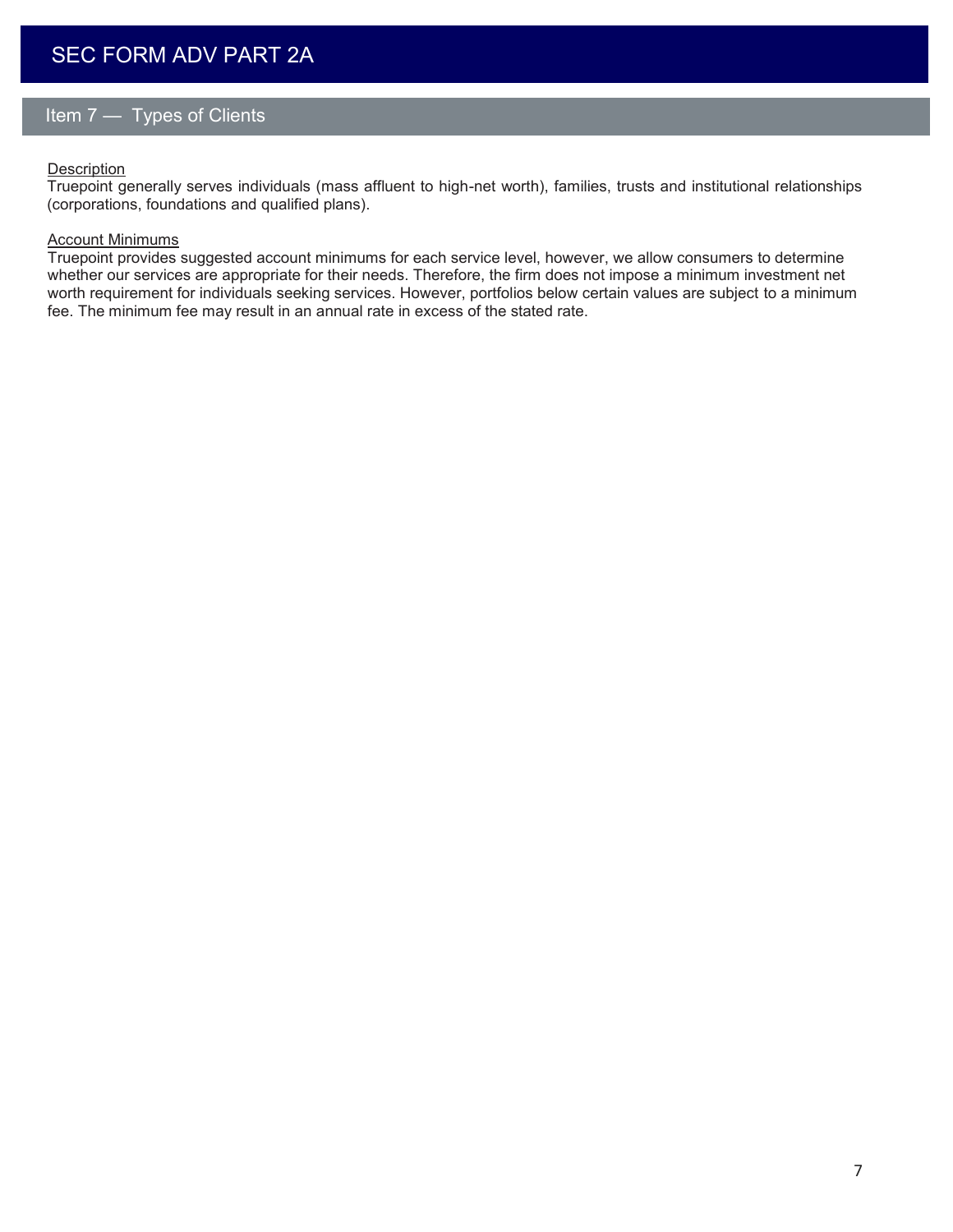## Item 8 — Methods of Analysis, Investment Strategies and Risk of Loss

## Our Investment Philosophy

Conventional investment wisdom suggests that smart people, working diligently and informing themselves with the latest information, can pick undervalued stocks and time the market. Further, many believe that this kind of "active" investing leads to superior returns.

Decades of historical data, a huge body of academic research and ongoing market realities make clear that:

- Market timing and stock picking do not work—Wall Street and the financial media perpetuate the myth that they work because they stand to profit from people who believe it.
- The high cost of active investing means about 70% of managers are destined to under perform the overall market in any given year.
- Most managers achieving market outperformance do so simply by chance.

We believe there is opportunity for results in establishing and adhering to an appropriate long-term investment strategy built on goal-focused, long-term financial planning, low-cost funds and disciplined rebalancing.

Our intellectually honest and transparent approach recognizes that the hardest work in investing is often emotional and that investor behavior can be the primary determinant of long-term returns.

## Our Process, Types of Investments and Risk of Loss

Truepoint's investment process is rigorously focused on the long term and leverages what works. We build from a sound empirical foundation of decades of market performance data and the overwhelming evidence provided by many academic studies. Our approach is designed to build confidence, reduce complexity and mitigate against both market and emotional risks.

How do we do it? By following a set of essential steps.

- Start with Goals: Identify objectives; define time horizon; cash flow needs and risk preferences; assess financial resources required; evaluate savings ability and strategies.
- Design Intelligent Portfolio: Diversify by asset class to efficiently balance market; inflation and longevity risks in light of time horizon and cash flow needs; strategically allocate assets and classes so that overall portfolio volatility is lower than the sum of individual components.
- Make Smart Selections: Identify funds for each asset class; choose index funds based on design and total cost.
- Rebalance with Discipline: Seize opportunity in resetting to allocation targets; systematize "sell high, buy low" and maintain the intended portfolio risk levels.

In addition to diversifying clients' accounts with mutual funds and ETFs, on a limited basis, Truepoint provides advice on private equity investments, hedge funds and institutional grade investments for qualified investors. Alternative investments carry a higher degree of risk since they are not publicly-traded and lack liquidity.

In determining the client's long-term investment objectives, Truepoint helps clients understand the inherent risks involved in investing in the capital markets. As with all investment securities, including mutual funds and ETFs, there is a risk of loss of both income and principal. Clients should not assume that future performance of any specific investment or investment strategy, including those recommended by Truepoint, will be profitable or achieve any specific performance level.

Additional risks involved in the securities recommended by Truepoint include, among others:

- Stock market risk, which is the chance that stock prices overall will decline. The market value of equity securities will generally fluctuate with market conditions. Stock markets tend to move in cycles, with periods of rising prices and periods of falling prices. Prices of equity securities tend to fluctuate over the short term as a result of factors affecting the individual companies, industries or the securities market as a whole. Equity securities generally have greater price volatility than fixed income securities.
- Sector risk, which is the chance that significant problems will affect a particular sector, or that returns from that sector will trail returns from the overall stock market. Daily fluctuations in specific market sectors are often more extreme than fluctuations in the overall market.
- Issuer risk, which is the risk that the value of a security will decline for reasons directly related to the issuer, such as management performance, financial leverage, and reduced demand for the issuer's goods or services.
- Non-diversification risk, which is the risk of focusing investments in a small number of issuers, industries or foreign currencies, including being more susceptible to risks associated with a single economic, political or regulatory occurrence than a more diversified portfolio might be.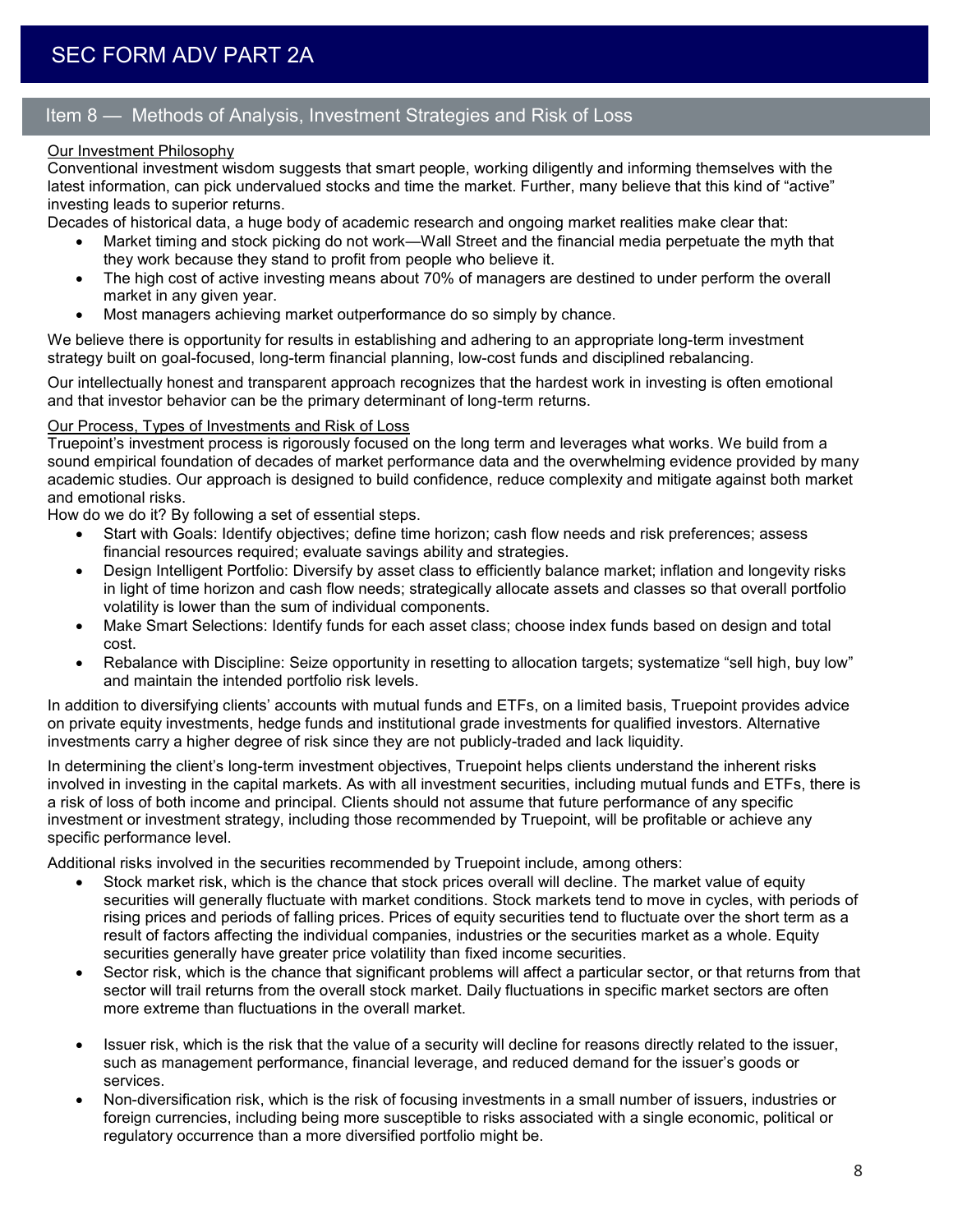- Value investing risk, which is the risk that value stocks not increase in price, not issue the anticipated stock dividends, or decline in price, either because the market fails to recognize the stock's intrinsic value, or because the expected value was misgauged. If the market does not recognize that the securities are undervalued, the prices of those securities might not appreciate as anticipated. They also may decline in price even though in theory they are already undervalued. Value stocks are typically less volatile than growth stocks, but may lag behind growth stocks in an up market.
- Smaller company risk, which is the risk that the value of securities issued by a smaller company will go up or down, sometimes rapidly and unpredictably as compared to more widely held securities. Investments in smaller companies are subject to greater levels of credit, market and issuer risk.
- Foreign (non-U.S.) investment risk, which is the risk that investing in foreign securities result in the portfolio experiencing more rapid and extreme changes in value than a portfolio that invests exclusively in securities of U.S. companies. Risks associated with investing in foreign securities include fluctuations in the exchange rates of foreign currencies that may affect the U.S. dollar value of a security, the possibility of substantial price volatility as a result of political and economic instability in the foreign country, less public information about issuers of securities, different securities regulation, different accounting, auditing and financial reporting standards and less liquidity than in the U.S. markets.
- Interest rate risk, which is the chance that prices of fixed income securities decline because of rising interest rates. Similarly, the income from fixed income securities may decline because of falling interest rates.
- Credit risk, which is the chance that an issuer of a fixed income security will fail to pay interest and principal in a timely manner, or that negative perceptions of the issuer's ability to make such payments will cause the price of that fixed income security to decline.
- Exchange Traded Fund (ETF) risk, which is the risk of an investment in an ETF, including the possible loss of principal. ETFs typically trade on a securities exchange and the prices of their shares fluctuate throughout the day based on supply and demand, which may not correlate to their net asset values. Although ETF shares will be listed on an exchange, there can be no guarantee that an active trading market will develop or continue. Owning an ETF generally reflects the risks of owning the underlying securities it is designed to track. ETFs are also subject to secondary market trading risks. In addition, an ETF may not replicate exactly the performance of the index it seeks to track for a number of reasons, including transaction costs incurred by the ETF, the temporary unavailability of certain securities in the secondary market, or discrepancies between the ETF and the index with respect to weighting of securities or number of securities held.
- Management risk, which is the risk that the investment techniques and risk analyses applied by Truepoint may not produce the desired results and that legislative, regulatory, or tax developments, affect the investment techniques available to Truepoint. There is no guarantee that a client's investment objectives will be achieved.
- Real Estate risk, which is the risk that an investor's investments in Real Estate Investment Trusts ("REITs") or real estate-linked derivative instruments will subject the investor to risks similar to those associated with direct ownership of real estate, including losses from casualty or condemnation, and changes in local and general economic conditions, supply and demand, interest rates, zoning laws, regulatory limitations on rents, property taxes and operating expenses. An investment in REITs or real estate-linked derivative instruments subject the investor to management and tax risks.
- Investment Companies ("Mutual Funds") risk, when an investor invests in mutual funds, the investor will bear additional expenses based on his/her pro rata share of the mutual fund's operating expenses, including the management fees. The risk of owning a mutual fund generally reflects the risks of owning the underlying investments the mutual fund holds.
- Cybersecurity risk, which is the risk related to unauthorized access to the systems and networks of Truepoint and its service providers. The computer systems, networks and devices used by Truepoint and service providers to us and our clients to carry out routine business operations employ a variety of protections designed to prevent damage or interruption from computer viruses, network failures, computer and telecommunication failures, infiltration by unauthorized persons and security breaches. Despite the various protections utilized, systems, networks or devices potentially can be breached. A client could be negatively impacted as a result of a cybersecurity breach. Cybersecurity breaches can include unauthorized access to systems, networks or devices; infection from computer viruses or other malicious software code; and attacks that shut down, disable, slow or otherwise disrupt operations, business processes or website access or functionality. Cybersecurity breaches cause disruptions and impact business operations, potentially resulting in financial losses to a client; impediments to trading; the inability by us and other service providers to transact business; violations of applicable privacy and other laws; regulatory fines, penalties, reputational damage, reimbursement or other compensation costs, or other compliance costs; as well as the inadvertent release of confidential information. Similar adverse consequences could result from cybersecurity breaches affecting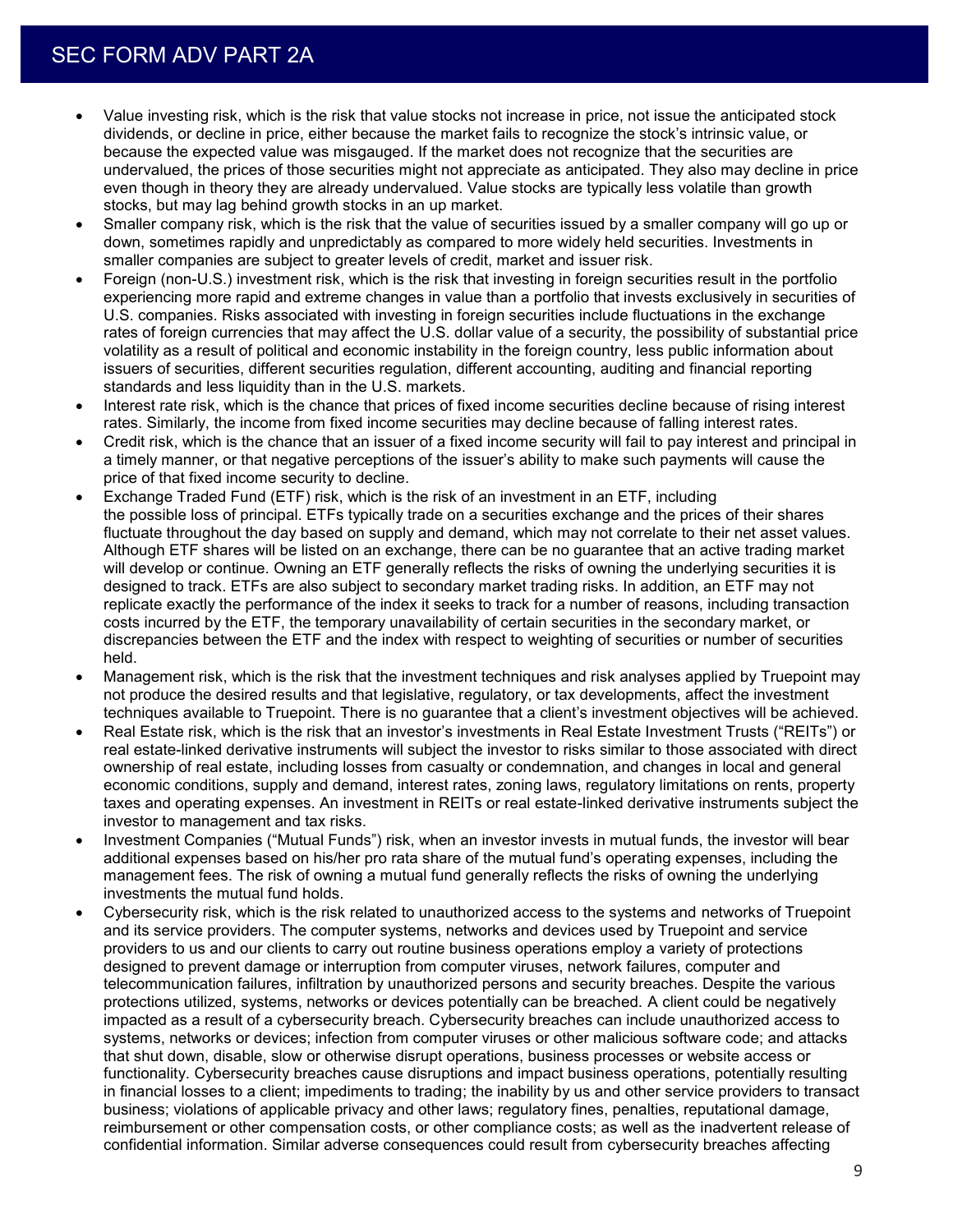issues of securities in which a client invests; governmental and other regulatory authorities; exchange and other financial market operators, banks, brokers, dealers and other financial institutions; and other parties. In addition, substantial costs may be incurred by those entities in order to prevent any cybersecurity breaches in the future.

- Alternative Investments / Private Funds risk, investing in alternative investments is speculative, not suitable for all clients, and intended for experienced and sophisticated investors who are willing to bear the high economic risks of the investment, which can include:
	- $\circ$  loss of all or a substantial portion of the investment due to leveraging, short-selling or other speculative investment practices;
	- $\circ$  lack of liquidity in that there may be no secondary market for the investment and none expected to develop;
	- o volatility of returns;
	- o restrictions on transferring interests in the investment;
	- $\circ$  potential lack of diversification and resulting higher risk due to concentration of trading authority when a single adviser is utilized;
	- o absence of information regarding valuations and pricing;
	- o delays in tax reporting;
	- o less regulation and higher fees than mutual funds;
	- $\circ$  risks associated with the operations, personnel, and processes of the manager of the funds investing in alternative investments.
- Closed-End Funds risk, Closed-end funds typically use a high degree of leverage. They may be diversified or non-diversified. Risks associated with closed-end fund investments include liquidity risk, credit risk, volatility and the risk of magnified losses resulting from the use of leverage. Additionally, closed-end funds may trade below their net asset value

Clients are advised that they should only commit assets for management that can be invested for the long term, that volatility from investing can occur, and that all investing is subject to risk. Truepoint does not guarantee the future performance of a client's portfolio, as investing in securities involves the risk of loss that clients should be prepared to bear.

Past performance of a security or a fund is not necessarily indicative of future performance or risk of loss.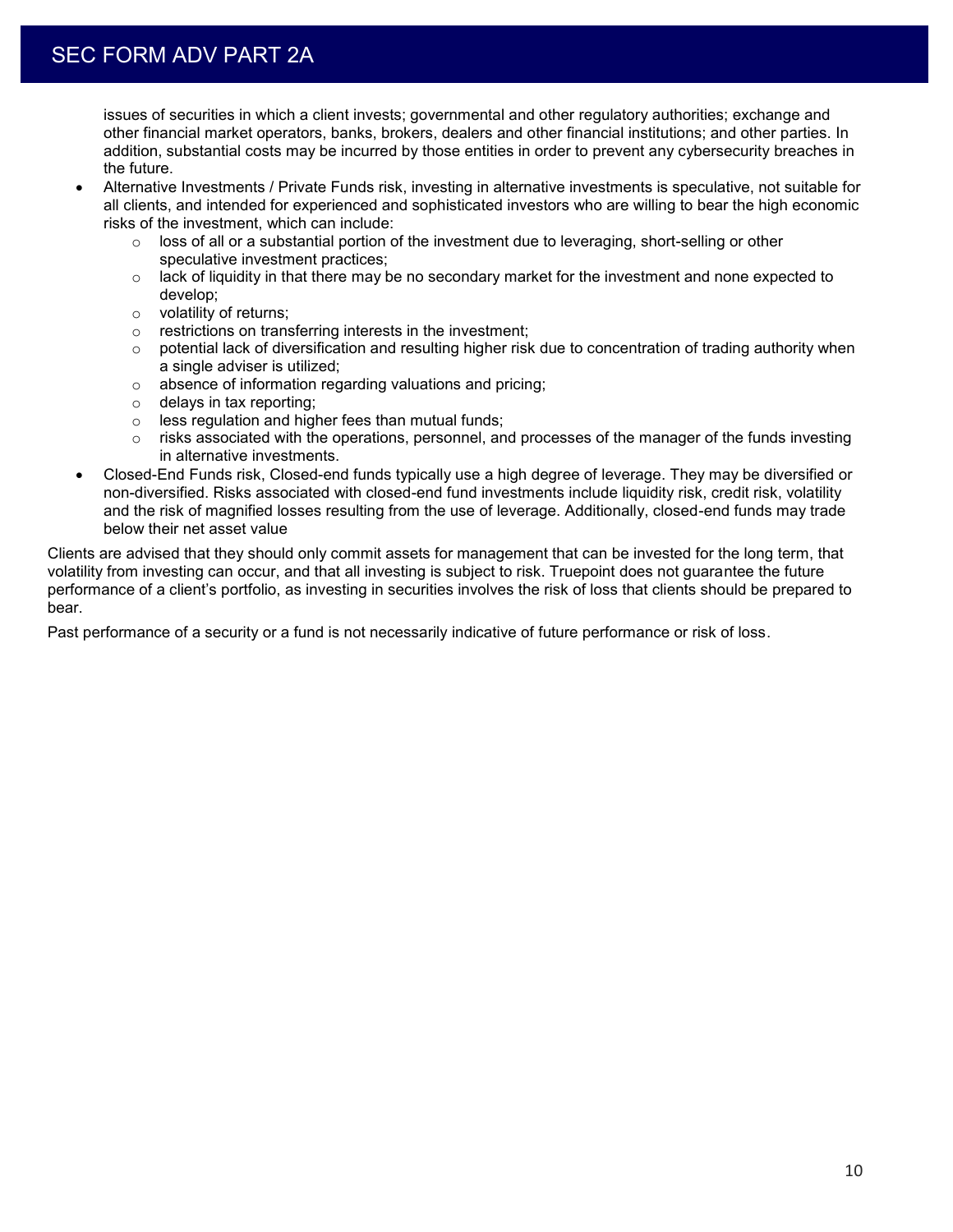# Item 9 — Disciplinary History

Registered Investment Advisors are required to disclose all material facts regarding any legal or disciplinary events that would be material to your evaluation of firm or integrity of the firm's management in this item. Neither Truepoint, nor any of its employees, has any legal or disciplinary events to report.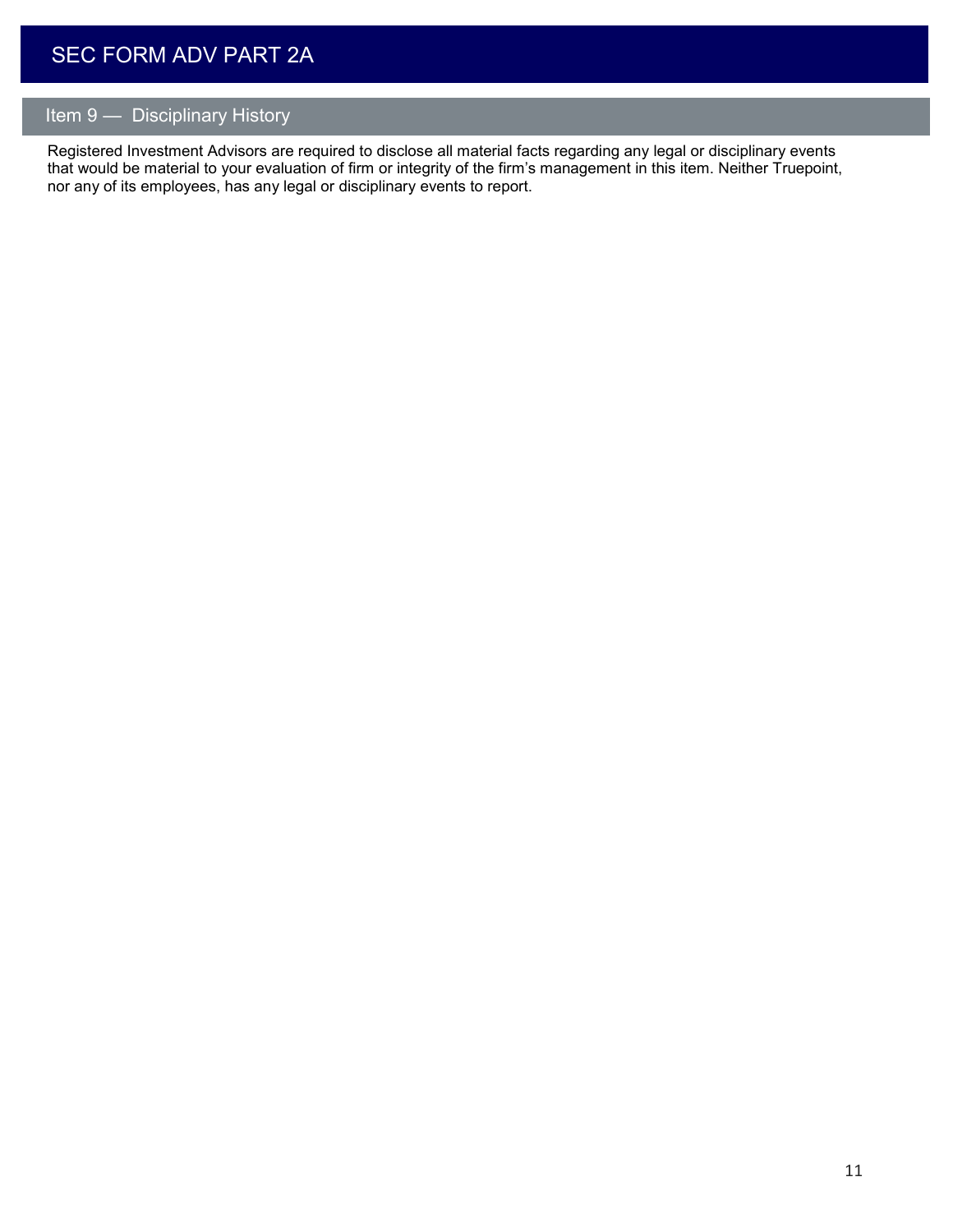## Item 10 — Other Financial Industry Activities and Affiliations

## Financial Industry Activities

No employees of Truepoint are registered, or have an application pending to register, as a broker-dealer or a registered representative of a broker dealer.

#### Affiliations

Truepoint has a minority ownership interest (less than 2%) in a savings and loan holding company, National Advisors Holdings, Inc. (NAH). NAH has formed a federally chartered trust company, National Advisors Trust Company (NATC). NAH and NATC are regulated by the Federal Reserve and Office of the Comptroller of the Currency, respectively, and are FDIC insured. The trust company offers a low-cost alternative to traditional custodians and trust service providers.

Truepoint refers clients to NATC. Referrals to NATC are based expressly upon the clients' needs and objectives. Unlike banks which generally do not allow trust accounts to retain outside investment advisors, NATC permits Truepoint to provide ongoing investment advisory services to accounts on which NATC is named as trustee. Both the client and Truepoint may benefit from this continuation of services. However, the client always maintains the right to remove Truepoint as the investment advisor, as well as replace NATC as trustee.

As previously stated, Truepoint is a fee-only financial advisory firm. Truepoint receives no income or compensation from NATC.

Effective April 2016, Truepoint Inc., wholly owns RhineVest Advisors, LLC. As mentioned earlier in this brochure, effective March 2021 RhineVest Advisors, LLC changed its name to Commas.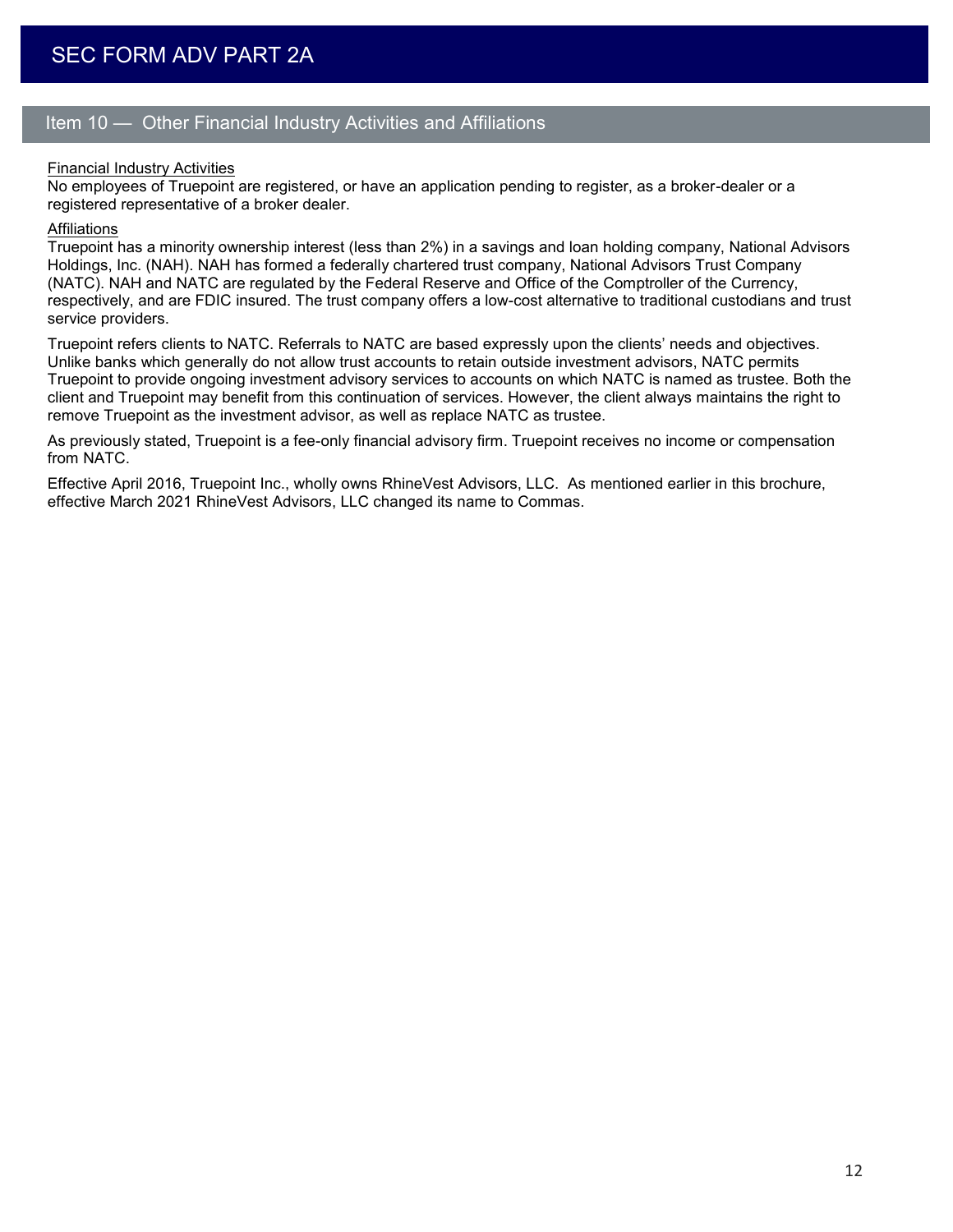## Item 11 — Code of Ethics, Participation or Interest in Client Transactions and Personal Trading

As a fiduciary, Truepoint has a duty of utmost good faith to act solely in the best interest of each of our clients. Our clients entrust us with their assets, which in turn places a high standard on our conduct and integrity. Our fiduciary duty compels all employees to act with the utmost integrity in all of our dealings. This fiduciary duty is the core principle underlying this Code of Ethics Policy, and represents the expected basis of all of our dealings with our clients.

This Code of Ethics consists of the following core principles:

- The interests of clients will be placed ahead of the firm's or any employee's own investment interests. Employees are expected to act in the best interest of clients.
- Employees are expected to conduct their personal securities transactions in accordance with the Personal Trading Policy and will strive to avoid any actual or perceived conflict of interest with the client.
- Employees will not take inappropriate advantage of their position with the firm.
- Employees shall offer and provide professional services with integrity and objectivity.
- Employees are expected to comply with federal securities laws.
- Employees will provide services to clients competently and maintain the necessary knowledge and skill to continue to do so in those areas in which the employee is engaged.

A copy of the Code of Ethics in its entirety is available upon request to Compliance@truepointwealth.com, at Truepoint's office address.

## Participation or Interest in Client Transactions

Truepoint and its employees do not recommend investments in which any employee or related individual has a material financial interest.

## Personal Trading

Truepoint and its employees may invest in the same mutual funds or ETFs as its clients. Truepoint and its employees are limited to making purchases or sales of mutual funds and ETFs, based on the employee's own unique investment goals. These transactions are not necessarily communicated to Truepoint clients.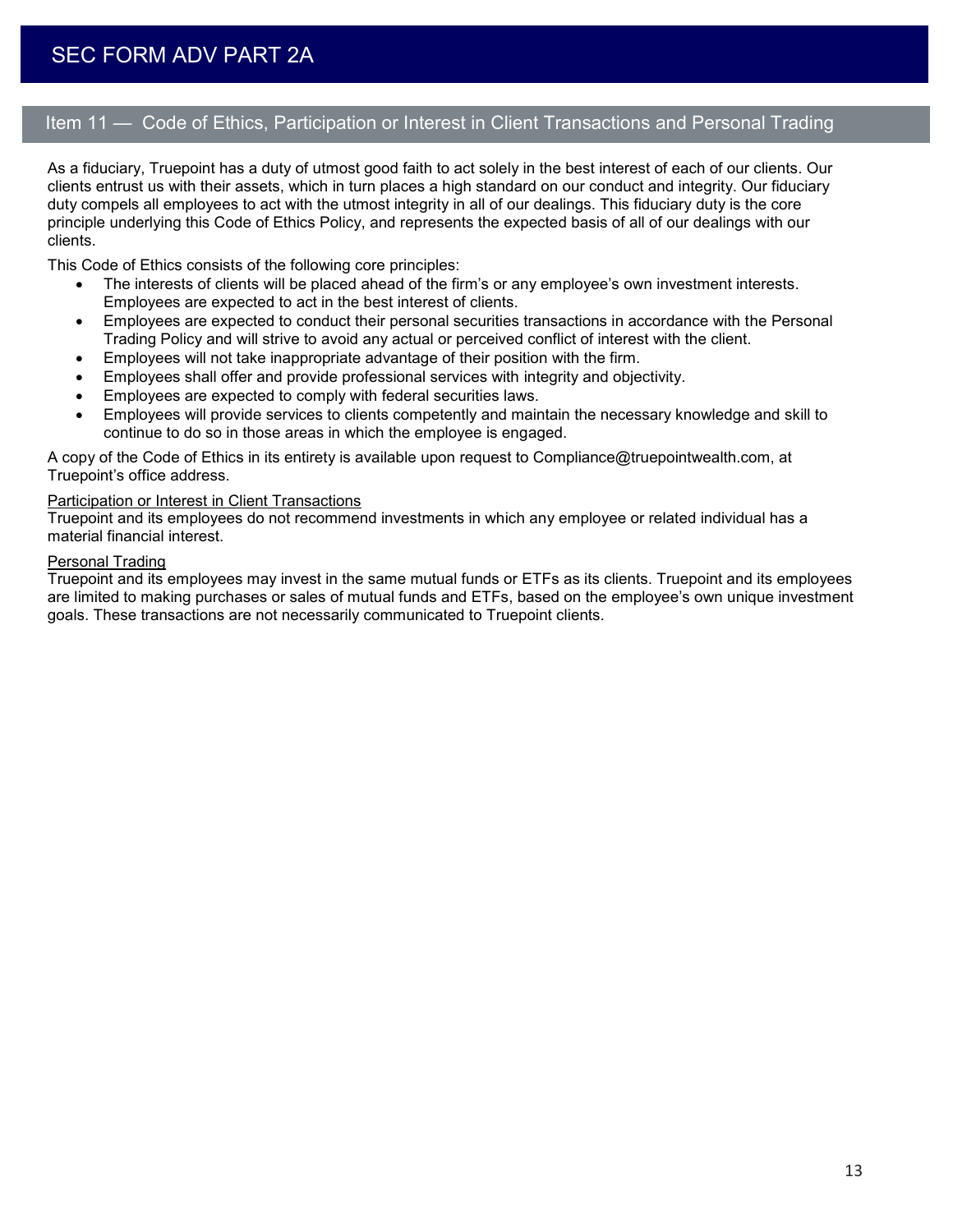## Item 12 — Brokerage Practices

## The Custodians and Brokers We Use

Truepoint Wealth Counsel ("we/our") does not maintain custody of your assets that we manage (although we may be deemed to have custody of your assets if you give us authority to withdraw assets from your account (see Item 15 – Custody, below). Your assets must be maintained in an account at a "qualified custodian," generally a broker-dealer or bank. We may recommend that our clients use Charles Schwab & Co., Inc. ("Schwab"), Fidelity Institutional Wealth Services ("Fidelity"), TD Ameritrade or National Advisors Trust, FINRA-registered broker-dealers, members SIPC, as the qualified custodians. We are independently owned and operated and not affiliated with any broker-dealer.

Fidelity, TD Ameritrade, Schwab and National Advisors Trust charge commission rates that are generally considered discounted from customary retail commission rates. In seeking best execution, the determinative factor is not solely the lowest possible cost, but whether the transaction represents the best overall qualitative execution, taking into consideration the full range of a broker-dealer/custodian's services, including execution capability, commission rates and responsiveness. Accordingly, although Truepoint will seek competitive rates, it may not necessarily obtain the lowest possible commission rates for client account transactions.

Our custodians will hold your assets in a brokerage account and buy and sell securities when we instruct them to. While we may recommend that you use a specific custodian, you will decide whether to do so and open your account with them by entering into an account agreement directly with them. We do not open the account for you.

#### How We Select Brokers/Custodians

We seek to recommend a custodian/broker who will hold your assets and execute transactions on terms that are overall most advantageous when compared with other available providers and their services. We consider a wide range of factors, including these:

- Combination of transaction execution services along with asset custody services (generally without a separate fee for custody);
- Capability to execute, clear, and settle trades (buy and sell securities for your account)
- Capabilities to facilitate transfers and payments to and from accounts (wire transfers, check requests, bill payment, etc.)
- Breadth of investment products made available (stocks, bonds, mutual funds, exchange-traded funds (ETFs), etc.)
- Availability of investment research and tools that assist us in making investment decisions
- Quality of services
- Competitiveness of the price of those services (commission rates, margin interest rates, other fees, etc.) and willingness to negotiate them
- Reputation, financial strength, and stability of the provider
- Their prior service to us and our other clients
- Availability of other products and services that benefit us, as discussed below (see "Products and Services Available to Us from Custodians")

## Products and Services Available to Us from Custodians

Fidelity provides Truepoint with Fidelity's "platform services". The platform services include, among others, brokerage, custodial, administrative support, record keeping and related services that are intended to support us in conducting business and in serving the best interests of our clients. In addition, as part of our arrangement with Fidelity, we also receive discounts on certain third-party software applications that are used by us to manage accounts for which we have investment discretion. As a result, Truepoint may have an incentive to continue to use or expand the use of Fidelity's services.

TD Ameritrade offers to independent investment advisors services which include custody of securities, trade execution, clearance and settlement of transactions. Some products or services may assist us in managing and administering client accounts while other services made available by TD Ameritrade are intended to help us manage and further develop our business enterprise. The benefits received by us or our personnel do not depend on the amount of brokerage transactions directed to TD Ameritrade.

Schwab provides our clients and us with access to its institutional brokerage—trading, custody, reporting, and related services—many of which are not typically available to Schwab retail customers. Schwab also makes available various support services. Some of those services help us manage or administer our clients' accounts, while others help us manage and grow our business. In addition, Schwab makes available investment research, both the custodians' own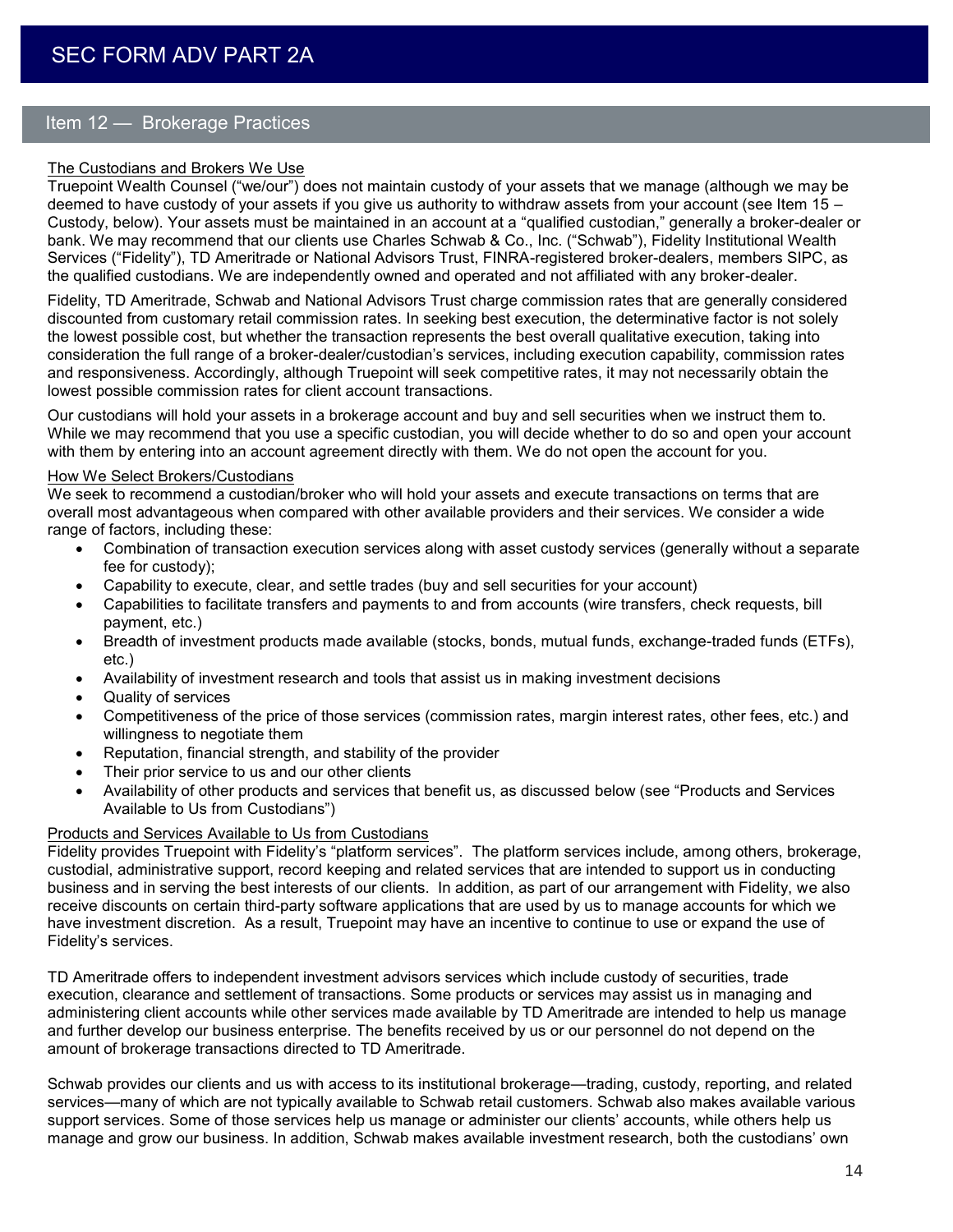and that of third parties. We may use this research to service all or some substantial number of our clients' accounts, including accounts not maintained at the custodian providing the investment research.

## Services that Generally Benefit Only Us

Our custodians also offer other services intended to help us manage and further develop our business enterprise. These services include:

- **educational conferences and events;**
- technology, compliance, legal, and business consulting;
- publications and conferences on practice management and business succession; and
- access to employee benefits providers, human capital consultants, and insurance providers.

Our custodians may provide some of these services themselves. In other cases, they will arrange for third-party vendors to provide the services to us. Our custodians may also discount or waive their fees for some of these services or pay all or a part of a third party's fees. Our custodians may also provide us with other benefits such as occasional business entertainment of our personnel.

## Soft Dollars

Truepoint and its employees do not receive any financial compensation from brokerage referrals, nor does it receive any targeted or customized research, etc. The custodians may provide Truepoint with general research reports and newsletters that all such advisors receive. Any research services provided by the custodians may be of benefit to all of our clients, not only clients having accounts at a specific custodian. Truepoint has not entered into any formal "soft dollar" arrangements with any custodian.

## Order Aggregation

On occasion, when initiating a global transaction in all client portfolios, trades in the same security will be bunched in a single order (a "block") in an effort to obtain best execution at the best security price available. When employing a block trade:

- We will attempt to fill client orders by day end;
- If the block order is not filled by day-end, shares will be allocated to underlying accounts on a pro rata basis, adjusted as necessary to keep client transaction costs to a minimum and in accordance with specific account guidelines;
- If a block order is filled (full or partial fill at several prices through multiple trades, an average price and commission will be used for all trades executed;
- All accounts receiving securities from the block trade will receive the average price; and
- Only trades executed within the block on the single day may be combined for purposes of calculating the average price.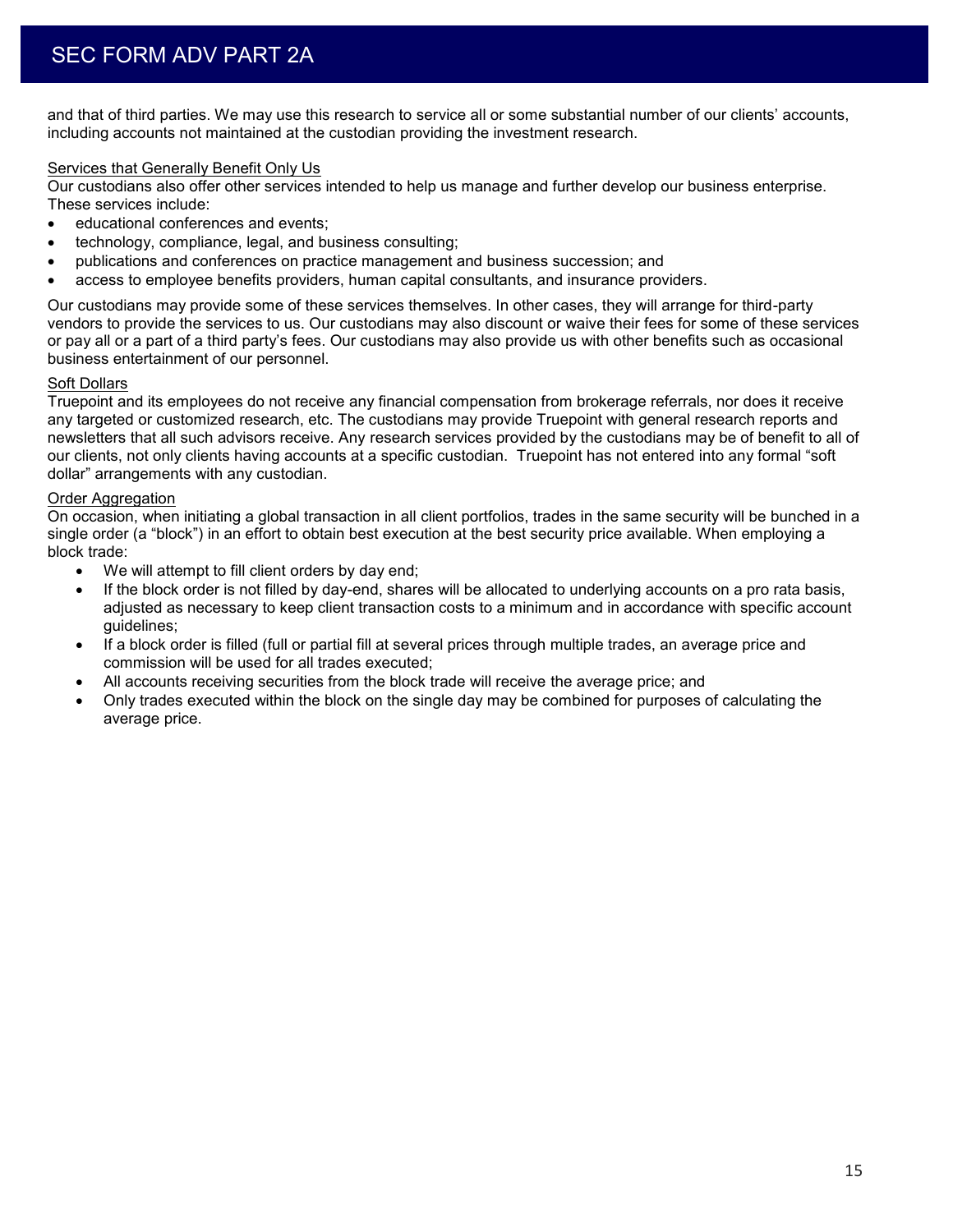## Item 13 — Review of Accounts

## **Description**

Members of Truepoint's investment team monitor accounts on a continual basis. With the use of software, portfolios are reviewed daily and rebalanced, as necessary, to the client's targeted allocations as noted in the client's Investment Policy Statement. Additionally, portfolios are reviewed quarterly by the Wealth Advisor in connection with the quarterly reporting process.

#### Regular Reports

As mentioned previously, Truepoint recommends independent, qualified custodians to hold client assets. Custodians directly provide clients with accounts statements at least quarterly.

Truepoint provides clients with access to quarterly performance reports detailing positions on an account level, as well as the asset allocation of the overall portfolio. These reports also provide the client with portfolio performance results and benchmark data for comparison. Clients are encouraged to compare the information presented in reports generated by Truepoint with the statements that are received from the custodian.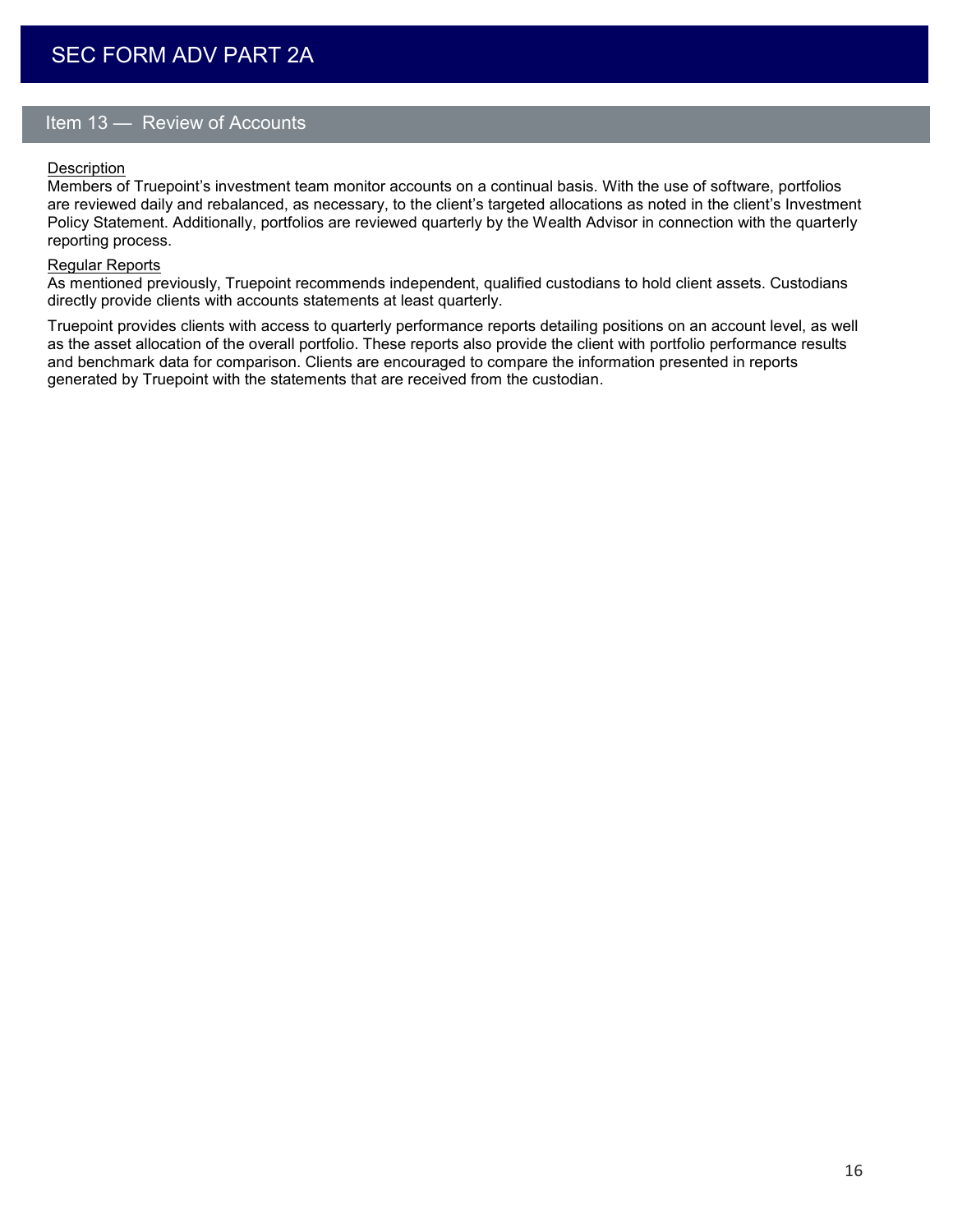## Item 14 — Client Referrals and Other Compensation

## Incoming Referrals

We are pleased that the majority of our new clients are generated by existing client referrals. We do not directly compensate clients for such referrals.

## Referrals Out

We refer business to estate planning attorneys, accountants and insurance brokers. Certain individuals to whom we refer business engage Truepoint for retainer services at standard pricing. We may receive client referrals from individuals or firms to whom we refer business. Truepoint does not directly compensate for the referrals which it receives.

#### Other Compensation

We receive an economic benefit from Schwab in the form of the support products and services it makes available to us and other independent investment advisors that have their clients maintain accounts at Schwab. These products and services, how they benefit us, and the related conflicts of interest are described above (see Item 12 – Brokerage Practices). The availability of Schwab's products and services to us is not based on our giving particular investment advice, such as buying particular securities for our clients.

#### Retirement Plan Accounts

When Truepoint provides investment advice to you regarding your retirement plan account or individual retirement account, Truepoint is a fiduciary within the meaning of Title I of the Employee Retirement Income Security Act and/or the Internal Revenue Code, as applicable, which are laws governing retirement accounts. The way Truepoint makes money creates some conflicts with your interests, so Truepoint operates under a special rule that requires Truepoint to act in your best interest and not put our interest ahead of yours.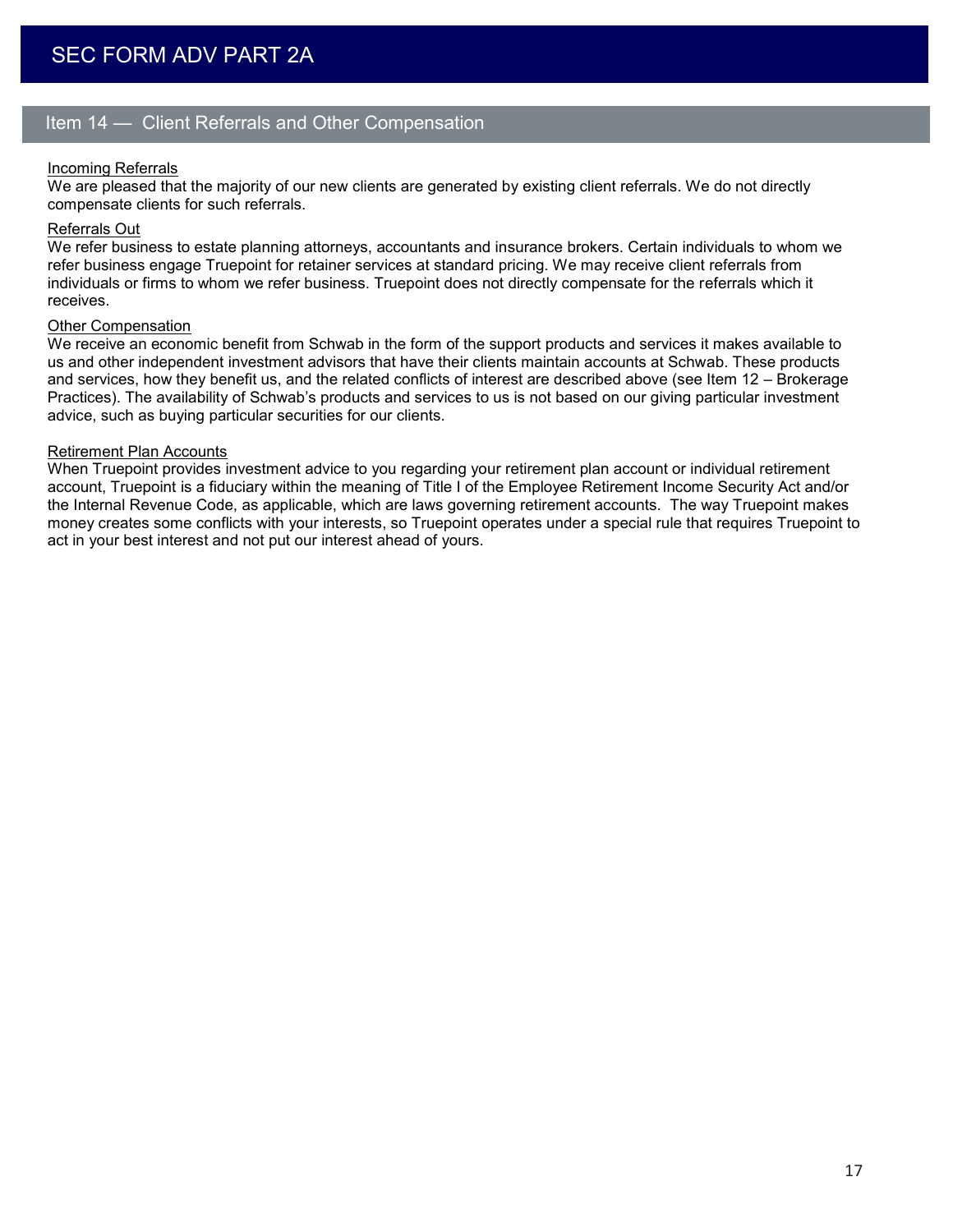# **SEC FORM ADV PART 2A**

## Item 15 — Custody

All client assets are held at independent, qualified custodians. For certain clients, Truepoint is deemed to have custody since it has the ability to withdraw funds and securities from the client's account and/or directly debit fees. In addition, if Truepoint serves as trustee or executor for a client, Truepoint is deemed to have custody.

As required, Truepoint has engaged a Certified Public Accountant to conduct surprise examinations of its process annually. These relationships are limited to a small number of clients.

Clients will receive monthly or quarterly account statements directly from the custodian where these assets are held. Truepoint urges clients to carefully review these statements and compare those statements with statements they receive from Truepoint.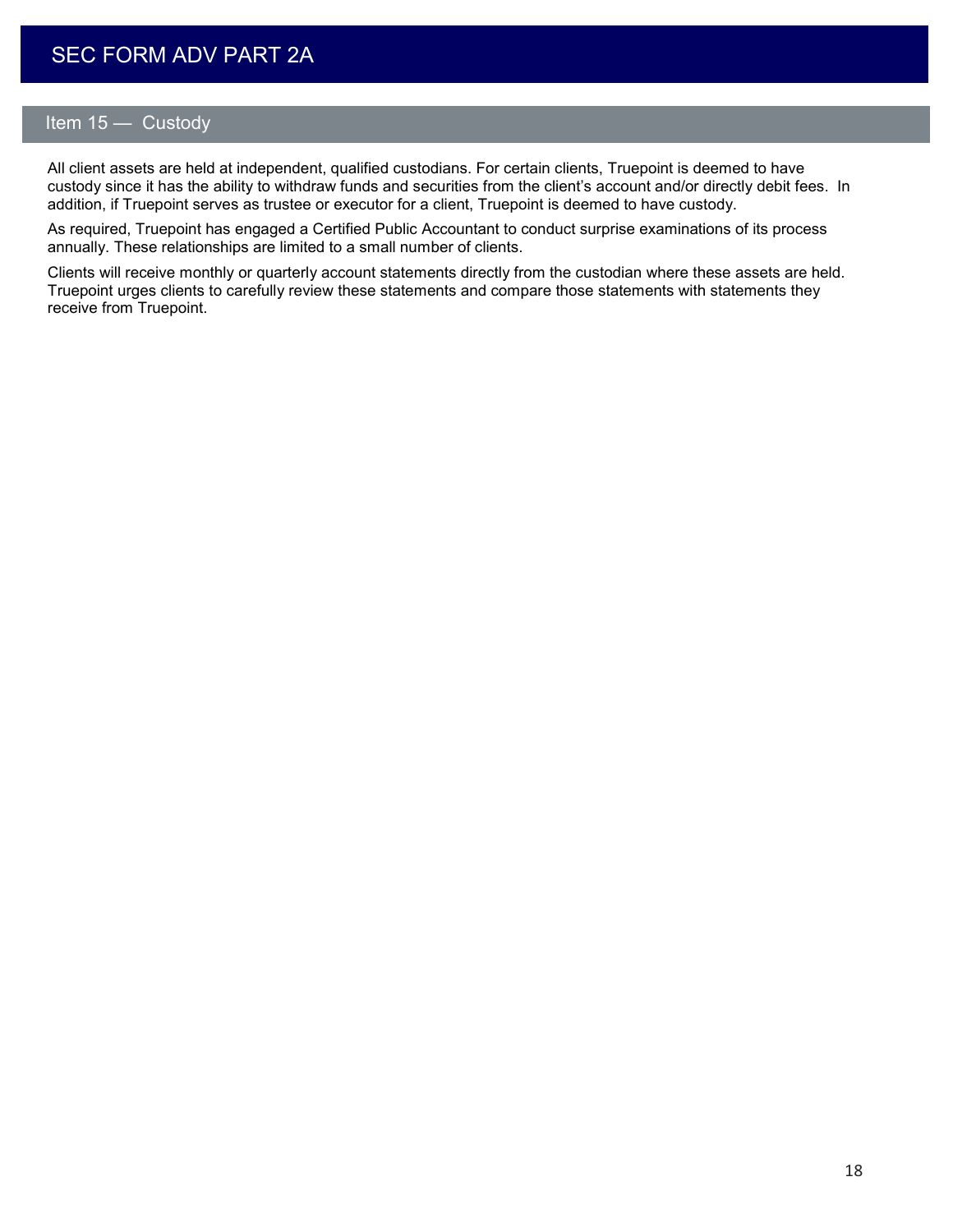# **SEC FORM ADV PART 2A**

## Item 16 — Investment Discretion

Clients of Truepoint hire us to provide discretionary investment advisory services, in which case, we place trades in a client account without contacting the client prior to each trade to obtain the client's permission. Clients give us discretionary authority when they sign an investment advisory agreement with our firm. This requires a client to preauthorize Truepoint to execute transactions, which will return the portfolio to its targeted allocation. Other trading activity may include tax loss harvesting or portfolio restructuring.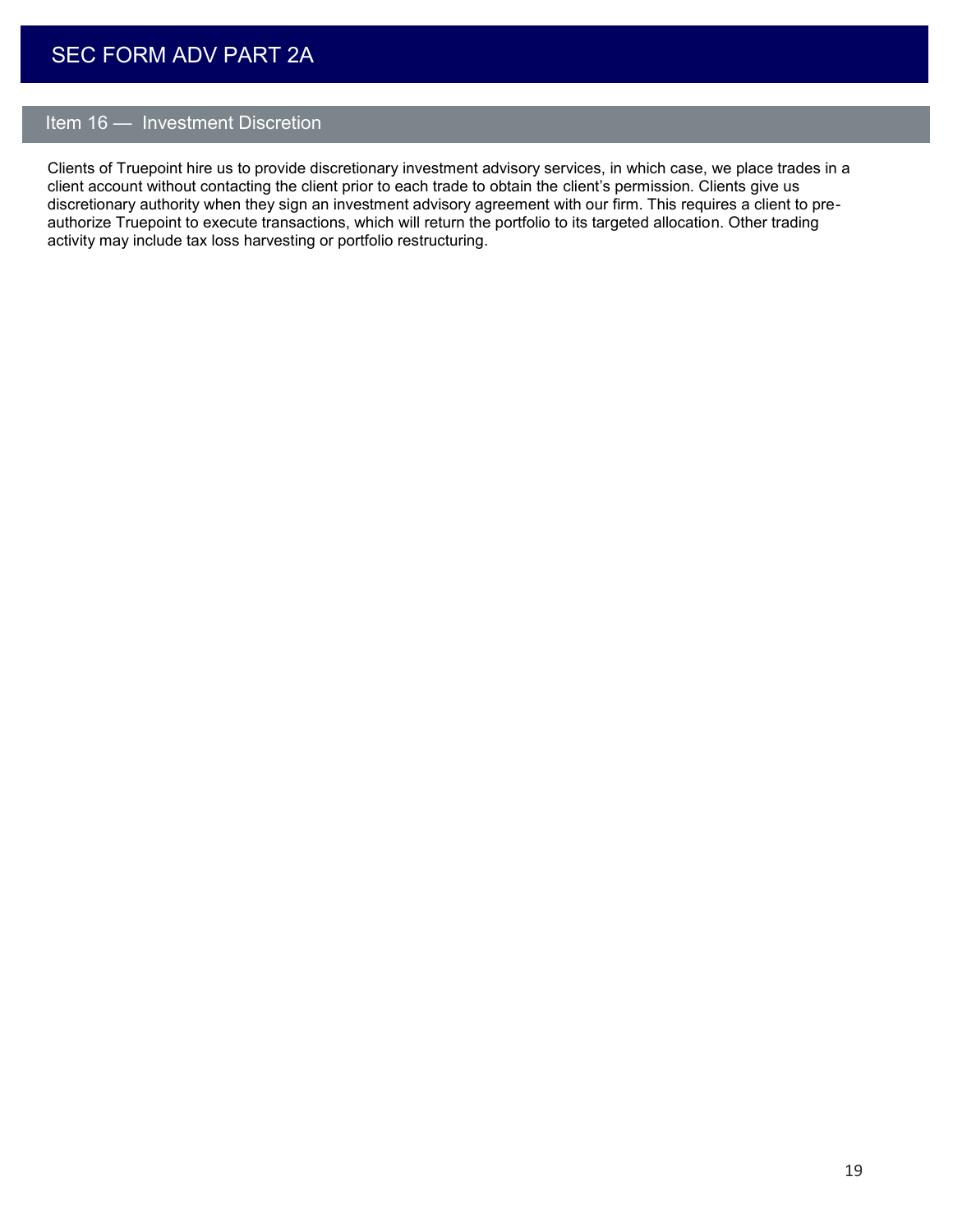## Item 17 — Voting Client Securities

## Proxy Voting Policy

Proxy voting policies and procedures are most relevant for advisors who utilize individual securities as their primary investment vehicle. Although our investment process does not employ individual securities, the mutual funds and ETFs we utilize also issue proxies which we actively vote. The following highlights a few key provisions of Truepoint's proxy voting policy:

- Our utmost concern when voting proxies is that all decisions be based solely on the best interest of the client.
- We will limit our proxy voting to securities purchased in accordance with our investment recommendations.
- We will not vote proxies received for securities which are no longer held in a client's account.
- We will maintain our proxy voting records (statements received and votes cast) for five years.
- We will observe established guidelines for certain common proxy voting issues.

The description above is a concise description of Truepoint's proxy voting process. A copy of the proxy policy and procedures in its entirety is available upon request.